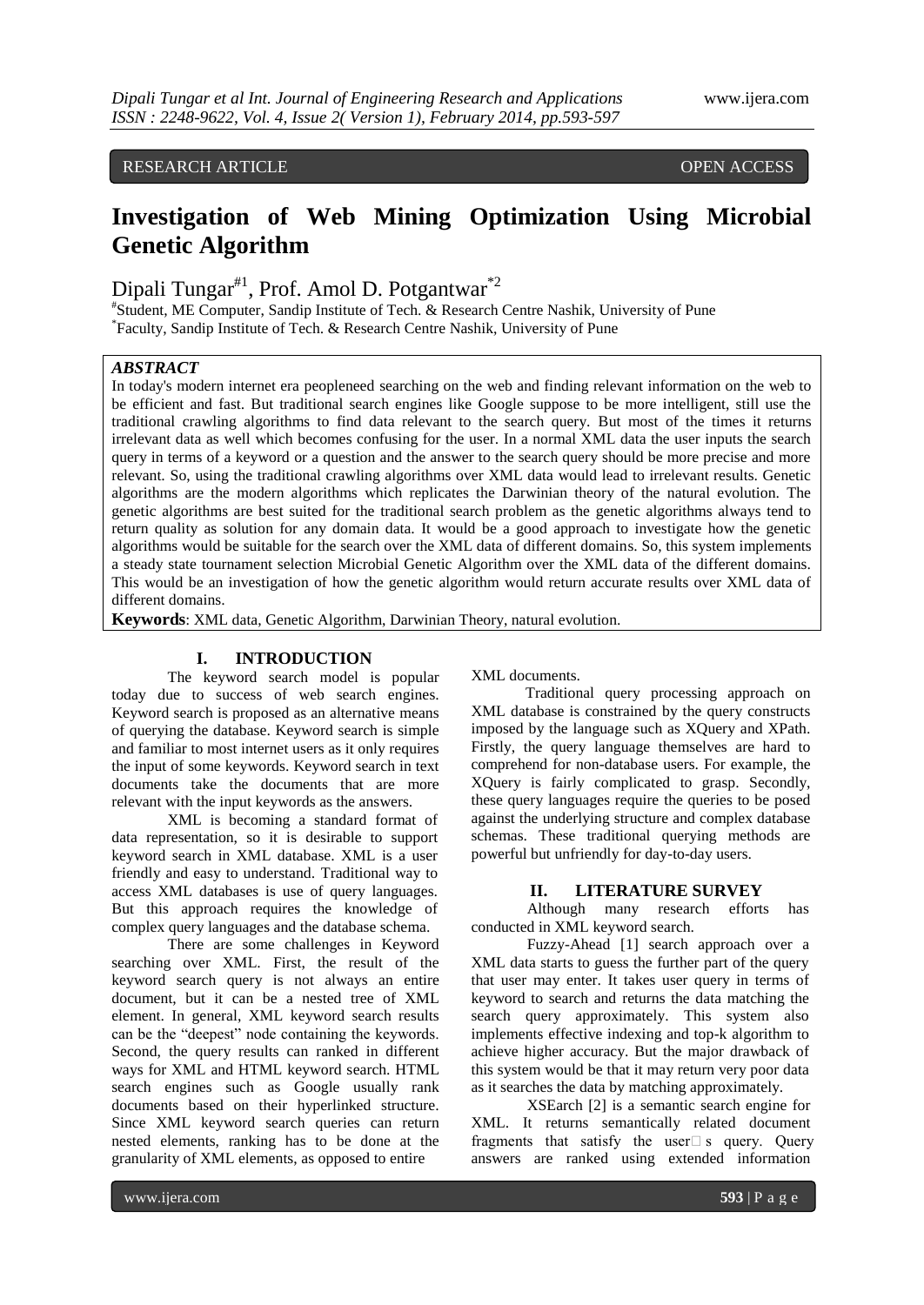retrieval techniques and are generated in an order similar to the ranking. Advanced indexing techniques were developed to facilitate efficient implementation of XSEarch [2].

XRANK [3] has a ranking mechanism which returns document fragments as answers. There is no distinction between keywords and labels and each keyword of an XRANK query is matched against every word of the document. XRANK ranks the elements of an XML document by generalizing the Page-Rank algorithm. It ranks the answers to a query by combining the ranking of elements with keyword proximity. An answer to an XSEarch [2] query is also an answer or some part of an answer to the XRANK query that consists of the same keywords and labels, but the converse is not necessarily true. Actually, XRANK may return answers with parts that are semantically unrelated. XRANK ranks the elements of an XML document by generalizing the Page-Rank algorithm of Google. It ranks the answers to a query by combining the ranking of elements with keyword proximity. The notion of proximity in XRANK means that the children of an element must be in the "right order" if that element should be ranked highly as an answer. In XSEarch [2], proximity is included in the ranking formula in terms of the size of the relationship tree and thus, it is not affected by the order of children. XSEarch [2] employs more information-retrieval techniques than XRANK [3], namely, tf-idf and similarity between the query and the document.

One widely adopted approach so far is to find the Smallest Lowest Common Ancestor (SLCA) of all keywords. Each SLCA [4] result of a keyword query contains all query keywords but has no subtree which also contains all the keywords. SLCA-based approaches only take the tree structure of XML data into consideration, without considering the semantics of the query and XML data. SLCA may introduce answers that are either irrelevant to user search intention, or answers that may not be meaningful or informative enough.

However, existing systems of keyword search over XML databases suffer from two problems: 1.Meaningfulness and completeness of answers, 2.The scope of the search. The existing approaches, such as SLCA [4] and XRank [3], return some irrelevant results and also miss some results from answers. Existing system return the answer of keyword search by taking only LCAs as the answer of keyword search which will be inaccurate. In addition, XML documents involve complicated structures, therefore it is difficult to find the meaningful desired data, which still preserves the structure relationship and conforms to the documents, for users through limited input keywords. Existing studies mainly focus on

efficiency of keyword search on XML databases and usually leads to low effectiveness, and accordingly, how to discover the structure clue from the input keywords so as to improve the effectiveness.

A new information-access paradigm for XML data, called "Inks" [5] was proposed which searches on the underlying data "on the fly" as the user types in query keywords. Inks extend existing XML keyword search methods by interactively answering keyword queries. Here effective indices, early-termination techniques, and efficient search algorithms are proposed to achieve a high interactive speed.

Valuable Lowest Common Ancestor (VLCA) [6] was introduced to accurately and effectively answer keyword queries over XML documents. A new concept of Compact VLCA (CVLCA) [6] is developed which compute the meaningful compact connected trees rooted as CVLCAs as the answers of keyword queries.

So, this system investigates the performance of using an evolutionary approach of Genetic Algorithm on XML Search for various datasets and its accuracy will analyzed to justify whether it is good approach for XML Search.

### **III. METHODOLOGY**

#### **3.1 Microbial Genetic Algorithm –**

Genetic Algorithms are powerful and widely applicable to search and optimization problems. Genetic Algorithms are based on the concepts of natural selection and evolution. One of the tried and tested genetic algorithms on search problems is Microbial Genetic Algorithm [8] which has optimum time complexity as well as data quality. However, no search system using Microbial Genetic Algorithm or any other Genetic Algorithm Search systems implement XML Search. Hence, it was decided to investigate the performance of Microbial Genetic Algorithm [8] on XML data search. This algorithm has several key components, which play an important role in the process.

#### **3.1.1 Genotype –**

Genotype is the full set of Genes that any individual in Population has. Each gene possesses a value, which will be a part of potential solution to given problem. In this system, the emphasis is given on keyword search and most of the times the title of the document contains all the crucial keywords of the document which convey the central idea. Therefore, taking this idea, the size of the genotype was kept to 10 so that each gene will hold a possible keyword of the central idea of the document.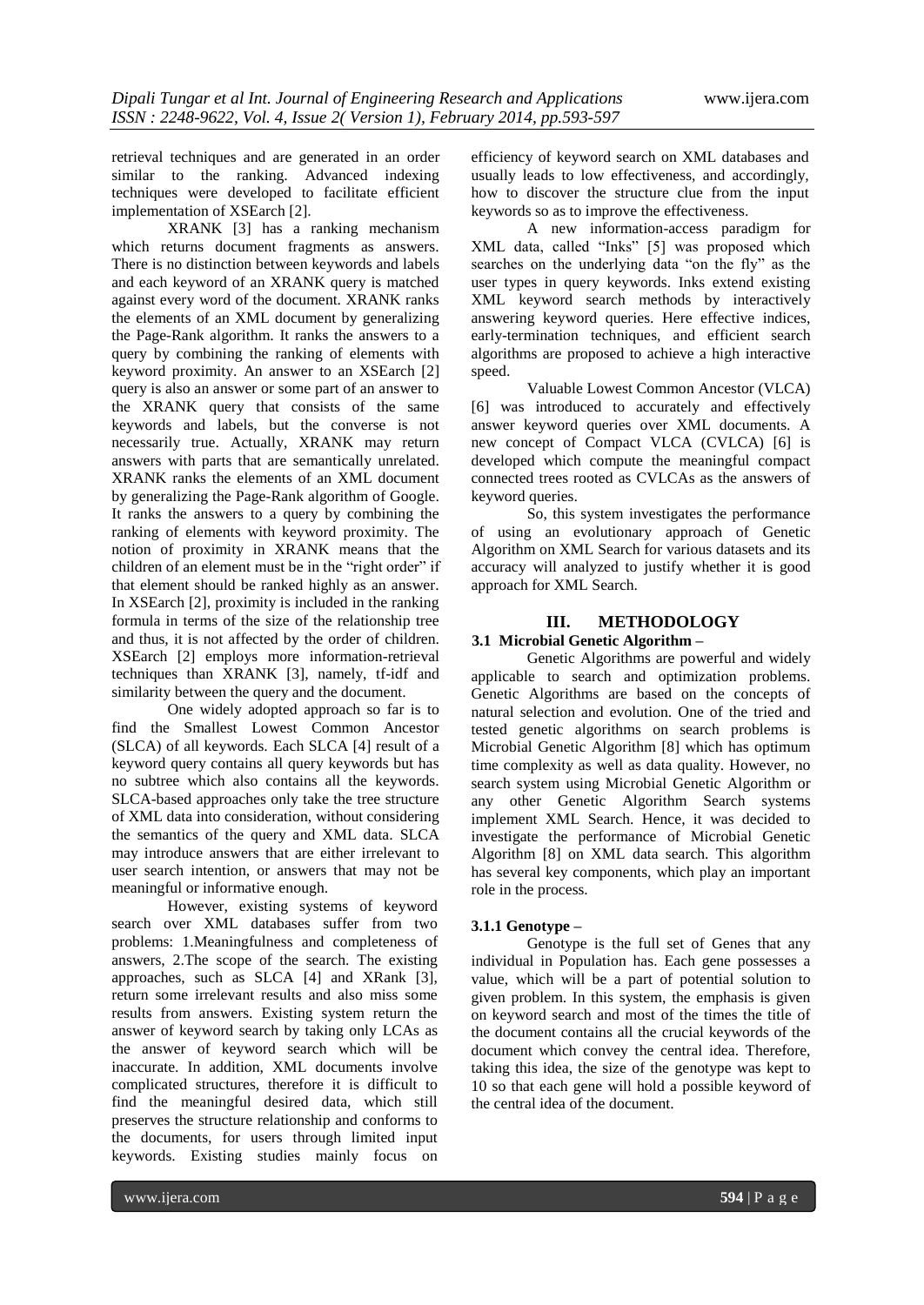

#### **3.1.2 Phenotype –**

Phenotype is individual solution to problem that Genotype encodes. For this system, it is necessary to encode each gene in terms of its Part of Speech type. Hence, each token of the title was passed through a simple English language parser, which returns the type of the token. If the token is Noun or Proper Noun then it is encoded as 1 else it is encoded as 0. Therefore, a possible solution will contain most of the nouns given in the search query.

|                                              | 0                |  |  | 0 |  |  |  |  |  |  |  |
|----------------------------------------------|------------------|--|--|---|--|--|--|--|--|--|--|
| Phenotype 1- Noun/Proper Noun, 0 - Otherwise |                  |  |  |   |  |  |  |  |  |  |  |
|                                              | Fig. 2 Phenotype |  |  |   |  |  |  |  |  |  |  |
|                                              | Fig. 2 Phenotype |  |  |   |  |  |  |  |  |  |  |

#### **3.1.3 Population –**

The population size dictates the number of individuals in the population. Larger population sizes increase the amount of variation present in the initial population at the expense of requiring more fitness evaluations. It is found that the best population size is both applications dependent and related to the individual size. In this system, for the purpose of investigation the population size is kept varying.

#### **3.1.4 Fitness Evaluation –**

Fitness Evaluation is the most crucial part of the Microbial GA as it evaluates each member for its closeness to the optimum solution. In this system, the fitness function is carefully designed, as wrong evaluation would lead to poor and misleading data extraction. This system evaluates each member of the population based on how much the data in the member is close to the search query by user. Approximately the member 75% close to search query is considered as optimum solution.

#### **3.1.5 Recombination Rate –**

Crossover rate determines the probability that crossover will occur. The crossover will generate new individuals in the population by combining parts of existing individuals. The crossover rate is usually high and "application dependent $\Box$ . Many researchers suggest crossover rate to be between 0.6 and 0.95.



Fig. 3 Single Point Crossover

#### **3.1.6 Mutation Rate –**

Mutation rate determines the probability that a mutation will occur. Mutation is employed to give new information to the population and prevents the population from becoming saturated with similar chromosomes, simply said to avoid premature convergence. The best mutation rate is "application  $dependent$  $\Box$ . For most applications, mutation rate is between 0.001 and 0.1, while for automated circuit design problems, it is usually between 0.3 and 0.8.



Fig. 4 Single Point Mutation

#### **3.1.7 Algorithm –**

- Step 1 Initialize the Recombination & Mutation Rates.
- Step 2 Repeat until the solution is not achieved
- Step 2.1 Randomly select two members from the population.
- Step 2.2 Compute the fitness of the selected members
- Step 2.3 Check whether Fitness (Member1) > Fitness (Member2)

Begin

end

If yes then

Mark member1 as Winner Mark Member2 as Loser if no then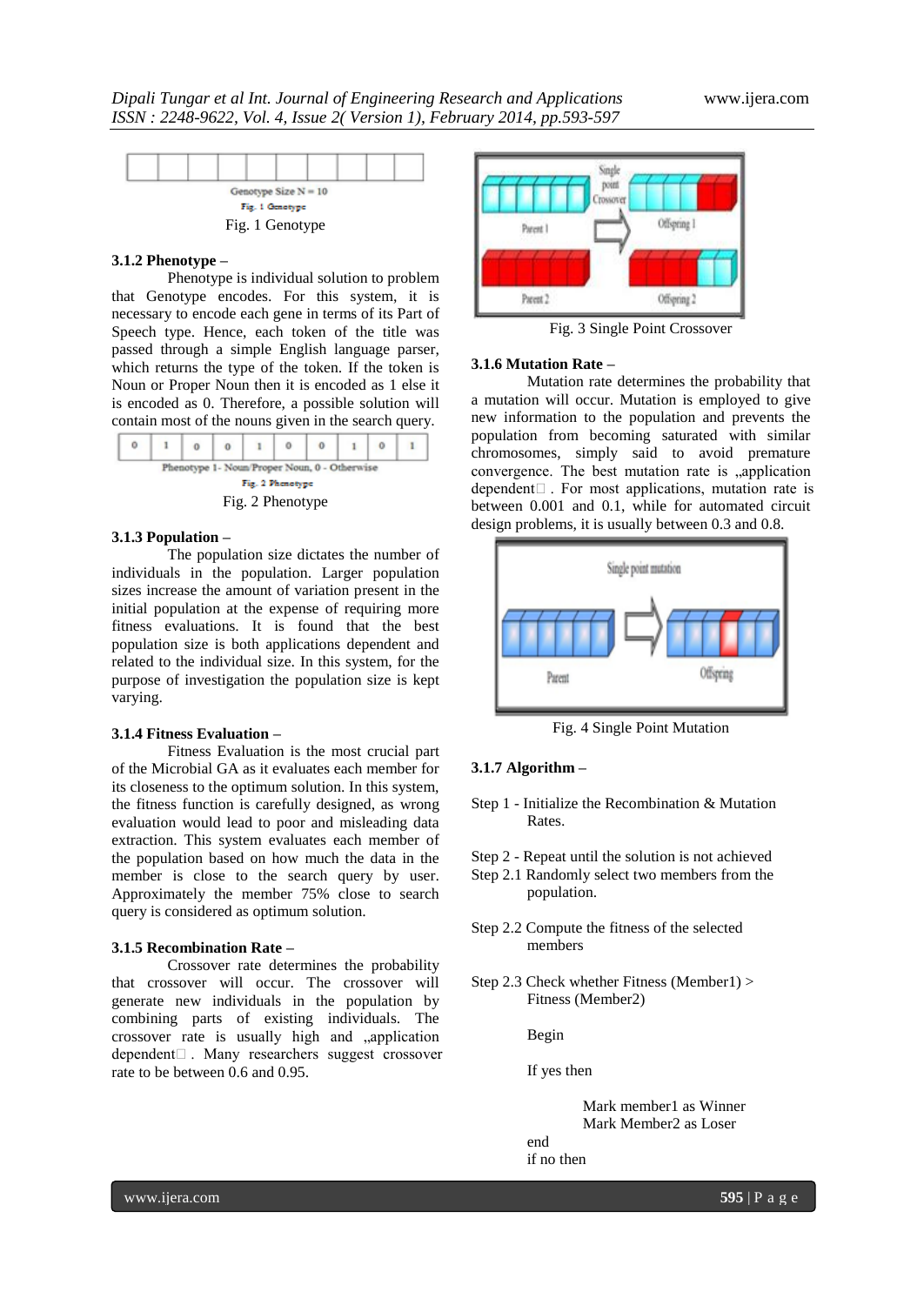Mark member2 as Winner Mark Member1 as Loser

end End

- Step 2.4 Recombine the Winner Genes with Loser Genes if the random Recombination value is less than Recombination Rate.
- Step 2.5 Mutate the Loser Genes by variation Based on the Gene Values.
- Step 2.6 Check the fitness of new generated offspring.

if Fitness(off-spring)  $== 100$ 

break the generation process

end. else

> Overwrite off-spring with loser go to Step 2.1

end.

Step 3 - Display the Solution Member of the Population

Step 4 - Terminate.



Fig. 5 Microbial Genetic Algorithm

#### **3.2 Proposed System –**



Fig. 6 Overall System Diagram

As shown in the Fig. 6 the system provides user authentication, which helps to maintain search history for each registered user. Once, the user has logged in successfully, it is provided with an interface, which asks to choose the data set on which the search should be performed as well as the search query to be used for searching. Once, the dataset is selected, all the data in the domain is parsed and transformed into the process required structure. After the data is preprocessed, the population of the Microbial GA is initialized and the process of selection and evolution starts. The necessary members close to solution are extracted and their fitness values are recorded. The data contained by these members is returned to the user and the plot of the fitness for current search query is presented to user. The same process can be repeated for other datasets as well.

#### **IV. RESULT**

# **4.1 Data Set –**

# **4.1.1 DBLP Data Set –**

DBLP dataset maintains a collection of computer conference journals, papers and proceedings. It has a collection of more than 2.3 million articles with their information like author, title of the paper, link to author  $\Box$  s home page, etc.

#### **4.1.2 Monodial Data Set –**

Monodial dataset has a collection of geographical and political information like political changes in several countries after 1998, small dependent and independent island countries and geographical information of the countries.